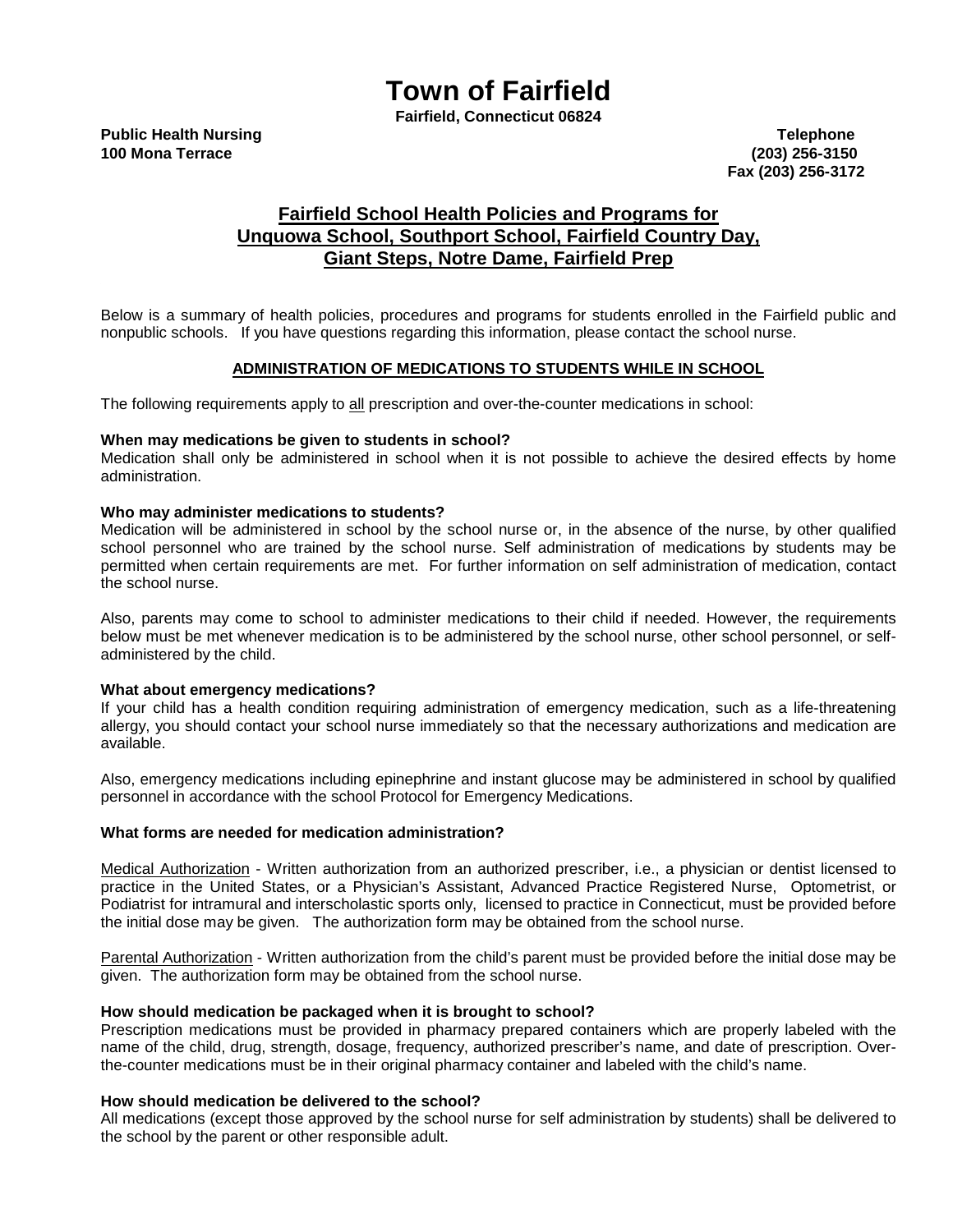Summary of Fairfield School Health Policies and Programs- page 2

# **What happens to medication that is unused, discontinued, or obsolete:**

Such medications shall be returned to the parent. Such medications that are not picked up by the parent within one week of notification by the school nurse, or by the last day of school, shall be destroyed.

# **HEALTH ASSESSMENTS (PHYSICAL EXAMINATIONS) AND TUBERCULIN TESTS**

All students must be in compliance with the health assessment requirements below to attend school.

#### **Preschool and Kindergarten Students**

All students registering for the first time in preschool programs and kindergarten programs in the Fairfield schools must provide evidence of a completed health assessment before entrance into school. Health assessments for all preschool and kindergarten students must have been done *on or after* August 15th of the school year preceding entry into these grades.

#### **New Students in Grades 1 through 12**

Students in grades 1 through 12 registering for the first time in Fairfield schools must provide evidence of a completed health assessment before entrance into school. The health assessment must have been done as recently as the last required health assessment for the student's grade level. The school nurse will inform you of the acceptable time frame for your child's health assessment.

#### **Students in Grades 6 and 9**

In addition to the above, all students must provide evidence of a completed health assessment in grades 6 and 9. Parents will be asked to submit these health assessments to the school during your child's sixth and ninth grade years. Notre Dame and Fairfield Prep students must submit a current health assessment prior to 9<sup>th</sup> grade entrance

#### **Un-graded Students**

Un-graded students must provide evidence of a completed health assessment before initial entrance into a Fairfield school and whenever a health assessment is required for other students of the same age cohort as the un-graded student. The school nurse will inform you of the acceptable time frame for your child's health assessment.

#### **High School Athletes**

Students participating in high school interscholastic sports teams, interscholastic sports clubs, or cheerleading squads are required to provide evidence of a complete health assessment prior to start of participation in the sport (tryouts, practice, or play) for the current school year. The health assessment is valid for thirteen (13) months from the date it was done. Once the health assessment becomes more than thirteen months old, the student cannot continue to participate in the sport until a new health assessment is done and submitted. Students who do not have evidence of the health assessment cannot participate in the sport.

# **What is Required for a Complete Health Assessment?**

Health assessments must be done by a legally qualified practitioner of medicine (physician or osteopath licensed to practice in the United States), an advanced practice registered nurse, registered nurse, or physician assistant licensed to practice in Connecticut or by a legally qualified practitioner of medicine, an advanced practice registered nurse or a physician assistant at any military base.

Each health assessment shall include screening questions to be answered by the parent/guardian and examiner, a hematocrit or hemoglobin test, height, weight, blood pressure, an updating of immunizations as needed, vision, hearing, speech, postural screening, and gross dental screenings, a chronic disease assessment which shall include whether the student has a diagnosis of asthma, and such other information as the examiner deems appropriate. Health assessments required in grades 6 and 9 and health assessments required for high school interscholastic sports shall also include postural screening.

Health assessments required prior to initial entrance into a Fairfield school shall include evidence of a Mantoux tuberculin skin test performed after most recent entry into the United States for students entering school in Fairfield from a country with a high prevalence of tuberculosis. Countries with a high prevalence of tuberculosis include those identified as such by the Connecticut Department of Public Health. The school nurse will inform you of the countries that are identified as high-prevalence countries. All health assessments done on or after August  $15<sup>th</sup>$ , 2005, except those required only for participation in athletics, shall include documentation of an assessment of the student's risk of exposure to tuberculosis. Any student determined to be at high risk shall receive a Mantoux tuberculin skin test performed in the United States as part of the required health assessment. Any student found to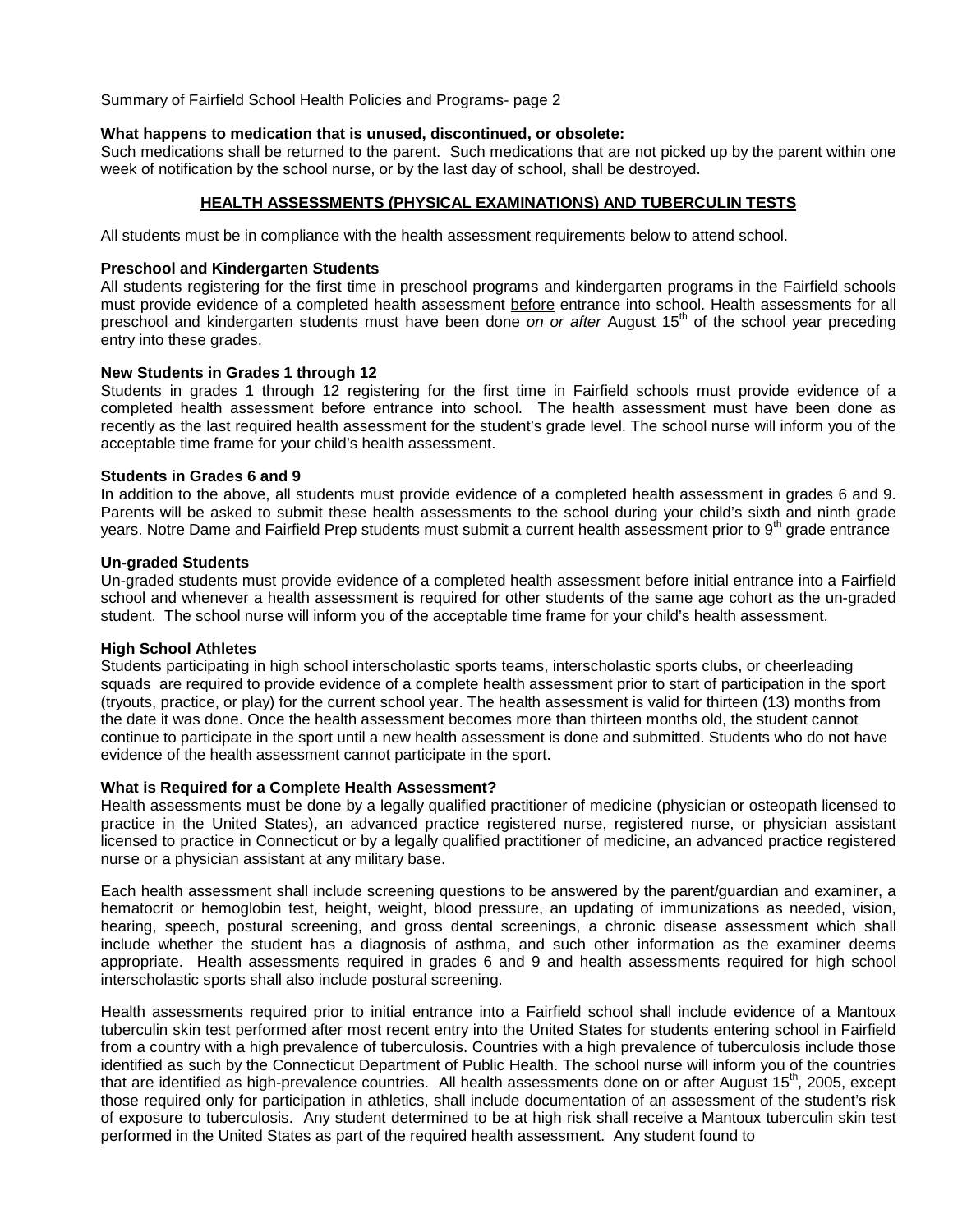Summary of Fairfield School Health Policies and Programs- page 3.

have a positive Mantoux tuberculin skin test or tuberculosis disease shall be permitted to attend school only in accordance with the tuberculosis control protocols established by the Fairfield Director of Health and School Medical Advisor.

The examiner performing the health assessment shall complete and sign the health assessment form, and any recommendations concerning the student shall be made in writing. Health assessment forms are available from the school nurse.

Incomplete health assessments shall be returned to the parent or guardian with a letter indicating the information needed for completion. No student shall be permitted to enter or continue to attend school or participate in sports until the required health assessment is complete.

#### **Immunizations**

A complete immunization record must be presented before a child enters school. For all students, this record must show date of adequate immunization against diphtheria, pertussis, tetanus, poliomyelitis (initial series plus booster given on or after the fourth birthday) and 3 doses of Hepatitis B vaccine. Additionally, adequate immunization must be shown for the following:

| Hib                | 1 dose given on or after the first birthday for students under five years of age.                                                                                                                                                          |
|--------------------|--------------------------------------------------------------------------------------------------------------------------------------------------------------------------------------------------------------------------------------------|
| Pneumococcal       | 1 dose given on or after the first birthday for students under five years of age who were                                                                                                                                                  |
|                    | born on or after January 1, 2007 and are enrolled in Pre Kindergarten or Kindergarten, on                                                                                                                                                  |
|                    | or after August 1, 2011.                                                                                                                                                                                                                   |
| <b>Hepatitis A</b> | 2 doses for all students born on or after January 1, 2007 who are enrolled in                                                                                                                                                              |
|                    | Pre Kindergarten or Kindergarten, on or after August 1, 2011. First dose given on or after                                                                                                                                                 |
|                    | the first birthday.                                                                                                                                                                                                                        |
| Influenza          | 1 dose for students under five years of age enrolled in pre school. Vaccine should be<br>administered annually between August 1 and December 31 <sup>st</sup> . Individuals receiving the<br>vaccine for the first time require two doses. |
|                    | Measles, Mumps, Rubella 2 doses for all students in Kindergarten through 12. First dose given on or after the first                                                                                                                        |
|                    | birthday.                                                                                                                                                                                                                                  |
| Varicella          | 2 doses for those enrolled in Kindergarten or 7 <sup>th</sup> grade on or after August 1, 2011. First                                                                                                                                      |
|                    | dose given on or after the first birthday.                                                                                                                                                                                                 |
| Tdap               | 1 dose for those enrolled in $7th$ grade on or after August 1, 2011.                                                                                                                                                                       |
| Meningococcal      | 1 dose for those enrolled in $7th$ grade on or after August 1, 2011.                                                                                                                                                                       |
|                    |                                                                                                                                                                                                                                            |

#### **What If A Student Does Not Have the Required Immunizations?**

No student will be permitted to enter the Fairfield schools until evidence of adequate immunization is provided. The dates of the child's immunizations are needed.

Immunizations may be available from the student's own health care provider or from the Town of Fairfield Well Child Clinic. For further information contact the school nurse or the Town of Fairfield Public Health Nursing office at 256- 3150.

Under certain circumstances, proof of immunity based upon specific blood testing is acceptable in lieu of immunization. For further information, contact the school nurse.

Connecticut state statutes permit exemptions from receiving immunizations if vaccination is medically contraindicated and such contraindication is certified by a physician and is in accordance with the provisions of state law, *or* if immunization is contrary to the religious beliefs of the child and there is parent/guardian statement to that effect. A written statement is needed. For further information, contact the school nurse.